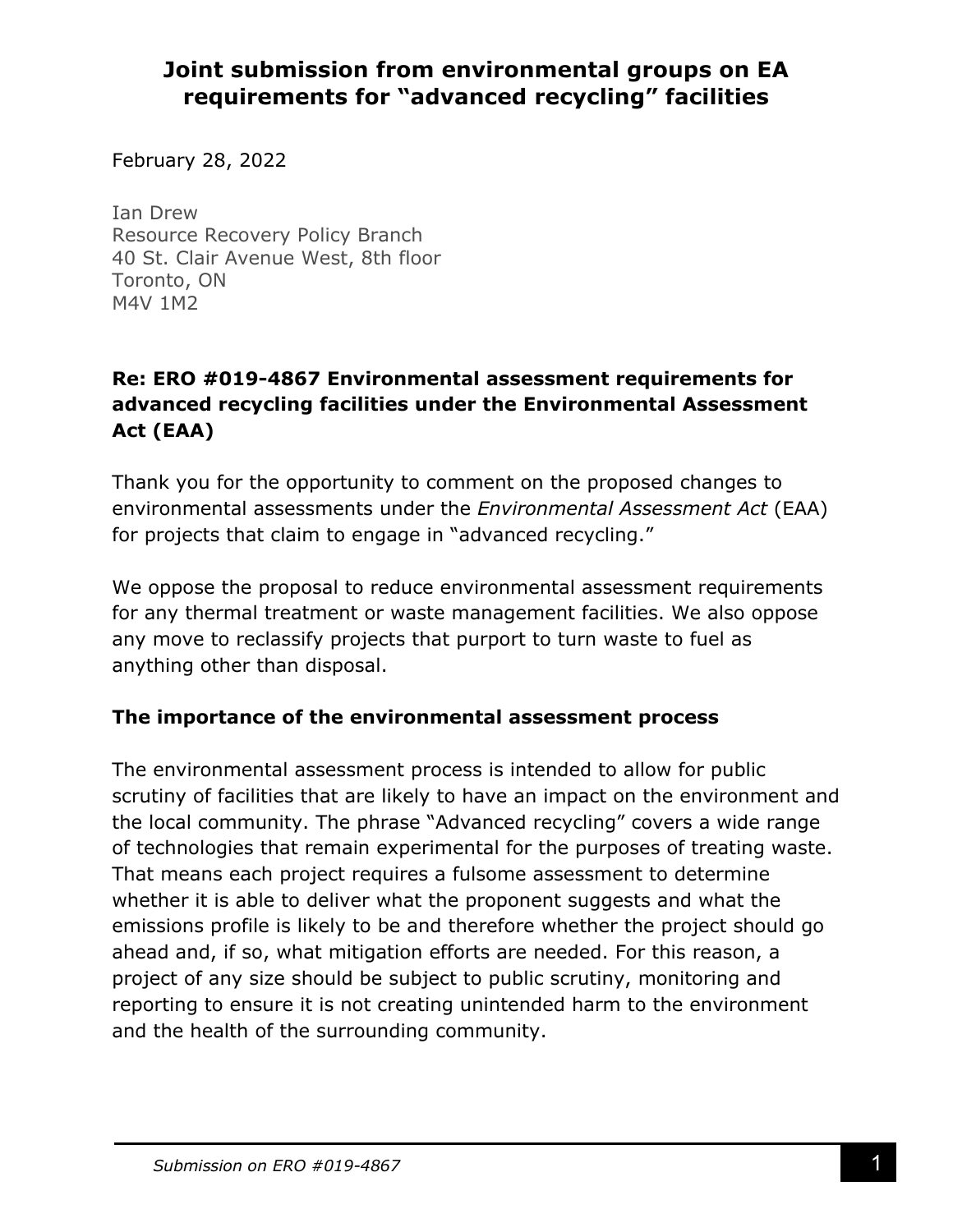### **"Advanced recycling" does not merit regulatory streamlining**

The backgrounder accompanying the Notice indicates that the purpose of "advanced recycling" is to "recover and recycle materials back into our economy." This approach to "advanced recycling" is much broader than the definition of recovery set out in the *Resource Recovery and Circular Economy Act* (RRCEA) and accompanying regulations for packaging, which state that "recovered resources must be (i) marketed for re-use for their original purpose or function, or (ii) marketed for use in new products or packaging. The purpose of "advanced recycling" does not correspond to a circular economy approach.

"Advanced recycling" is promoted by the plastics and petrochemical industries as a solution for "hard-to-recycle" plastics. $<sup>1</sup>$  It is not contemplated</sup> or needed for other materials that are covered under the RRCEA, including metals, paper, glass or organics. These materials can be recycled through mechanical recycling processes and turned back into similar or the same products.

"Advanced recycling" is an umbrella term, sometimes also called "chemical" or "molecular recycling" that encompasses an ever-growing list of technologies that are speculative when it comes to recycling plastic. The reality is that there is no known commercial example of an "advanced recycling" facility anywhere in the world that turns plastic waste back into plastic products or packaging.2

The most common form of "advanced recycling" uses gasification or pyrolysis technology to turn waste into fuel.<sup>3</sup> This is, in essence, a thermal

<sup>&</sup>lt;sup>1</sup> See the American Chemistry Council: https://www.americanchemistry.com/chemistry-inamerica/news-trends/blog-post/2021/what-is-advanced-recycling-and-why-is-it-soimportant-for-meeting-the-growing-demand-for-recycled-plastics <sup>2</sup> https://www.no-burn.org/wp-content/uploads/2021/11/All-Talk-and-No-Recycling\_July-

<sup>28-1.</sup>pdf

 $3$  Waxes and lubricants are sometimes also produced from "advanced recycling" processes.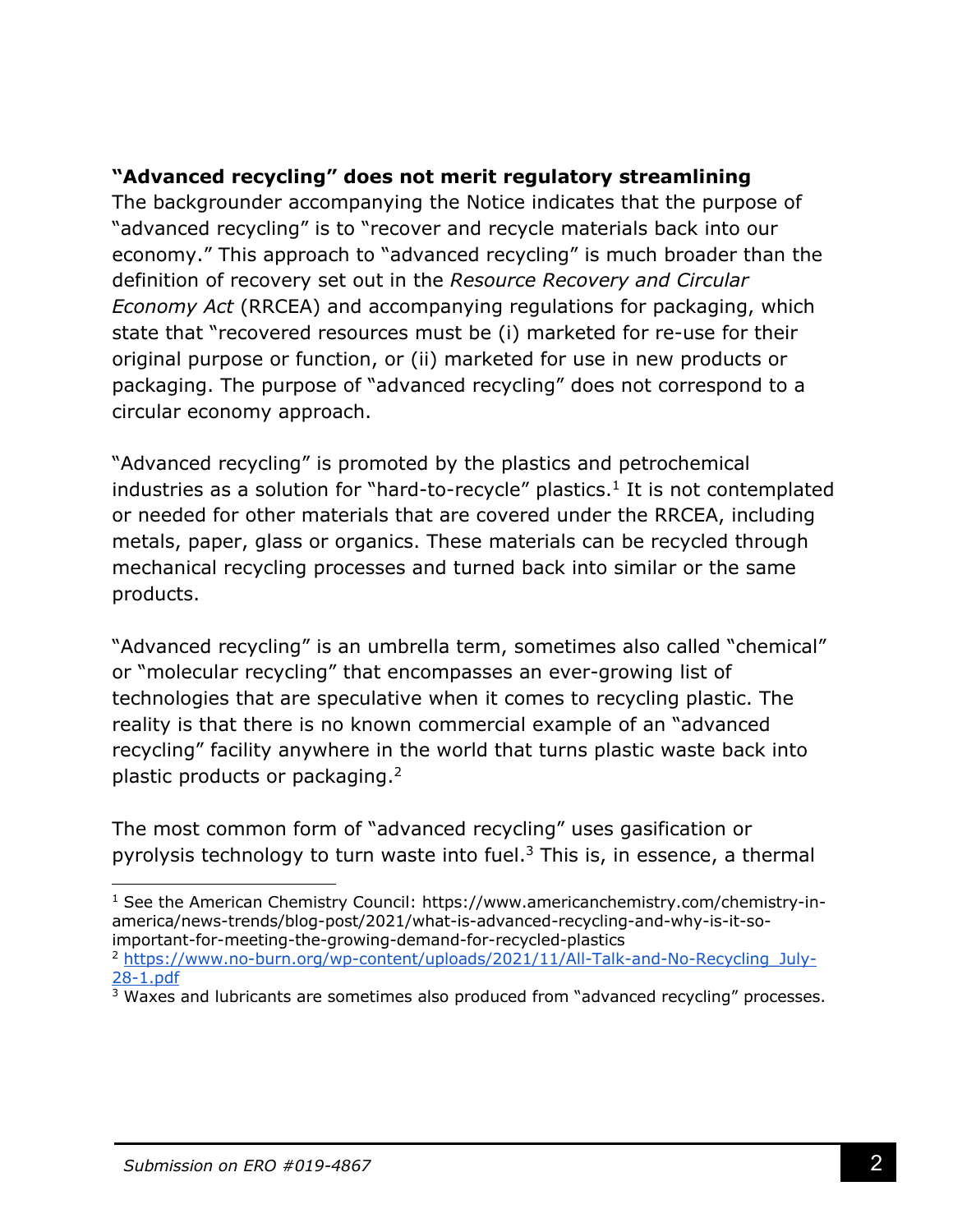waste-to-energy proposition. Thermal waste treatments are expensive, energy-intensive and polluting and require robust public oversight, environmental safeguards and community consent.4

As noted above, other technologies contemplated under the "advanced recycling" banner are experimental and little information is available publicly about the yields from existing operations or the amount and nature of waste byproducts, which include toxic slag and ash that require disposal in specialized landfills.<sup>5</sup>

The Notice reflects the goal of reducing waste going to landfill but makes no mention of the need to reduce waste for final disposal. The most likely projects that the proposed changes are intended to encourage must still be considered final disposal, as noted in the recent decision to reject a gasification and "advanced recycling" project for plastics in Lewisporte, Newfoundland.6

Producing fuel from plastic waste does not displace the raw materials needed to make new plastic products or packaging. It is also unlikely to produce a fuel clean enough to displace virgin fossil fuels. Despite fanfare about producing alternative fuels for aviation fuel from waste, only 0.3% of aviation fuels come from alternatives to crude oil.<sup>7</sup>

<sup>4</sup> Takada, H. and Bell, L. Plastic Waste Management Hazards. International Pollutants Elimination Network (IPEN), June 2021.

 $5$  Hann S. and Connock, T. Chemical Recycling: State of Play, Chem Trust/Eunomia, December 2020.

<sup>6</sup> https://www.cbc.ca/news/canada/newfoundland-labrador/lewisporte-waste-energy-plantrejected-1-6344970-1.6344970

<sup>&</sup>lt;sup>7</sup> https://www.no-burn.org/wp-content/uploads/2021/11/Jet-fuel\_technical-briefi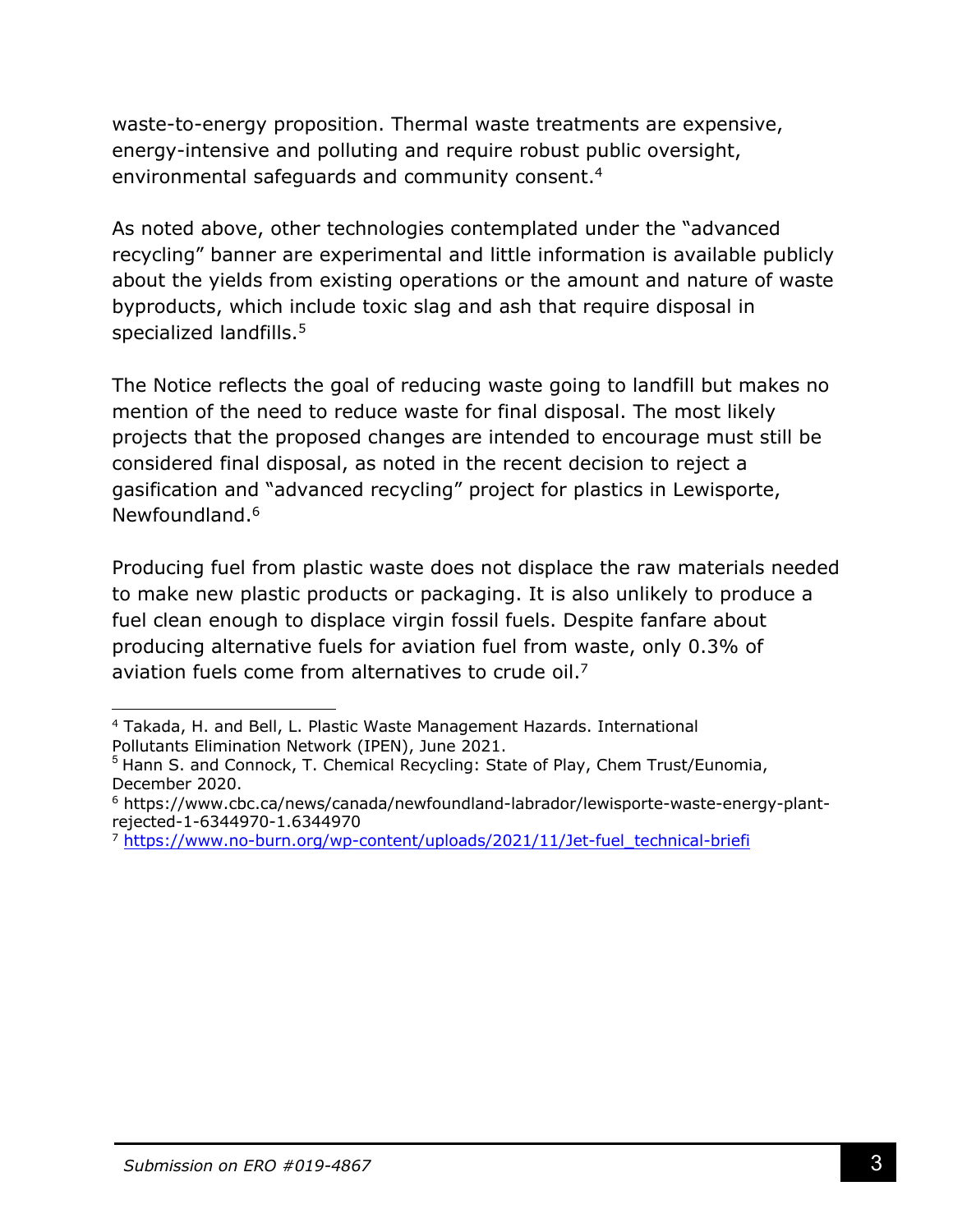What's more, fuels produced from plastic waste contain more toxic substances, including carcinogens, than regular diesel.<sup>8</sup> There is no provision for monitoring emissions from these fuels if they are burned in a different location from where they are produced.

In addition, "[t]he process of converting plastic waste to fuel demands considerable energy, which is supplied by burning fossil fuels. Burning the resulting fuel releases additional greenhouse gas emissions. Instead of conserving the material in a circular process, burning plastic-derived fuel adds to the carbon footprint of the plastic lifecycle and stimulates further virgin plastic production to replace the plastic lost as fuel."<sup>9</sup> In other words, plastic-to-fuel is not a climate solution.

We believe the net effect of streamlining approvals for experimental "advanced recycling" projects will result in at least three harmful outcomes:

- 1. Increased pollution, including greenhouse gas emissions, from thermal waste treatment.
- 2. A missed opportunity to focus on reduction and reuse of plastic packaging and products, including through elimination of plastics that are not fit for conventional recycling, by pretending that these can be effectively recycled another way instead.
- 3. Continued growth of throwaway plastic use and waste.

For these reasons, we urge you not to proceed with the proposed changes to environmental assessments for waste projects.

### **Answers to the questions posed in the Notice:**

ng\_September-8-2021.pdf <sup>8</sup> Patel, D., Moon, D., Tangri, N., Wilson, M. (2020). All Talk and No Recycling: An Investigation of the U.S. "Chemical Recycling" Industry. Global Alliance for Incinerator Alternatives.  $9$  Ibid.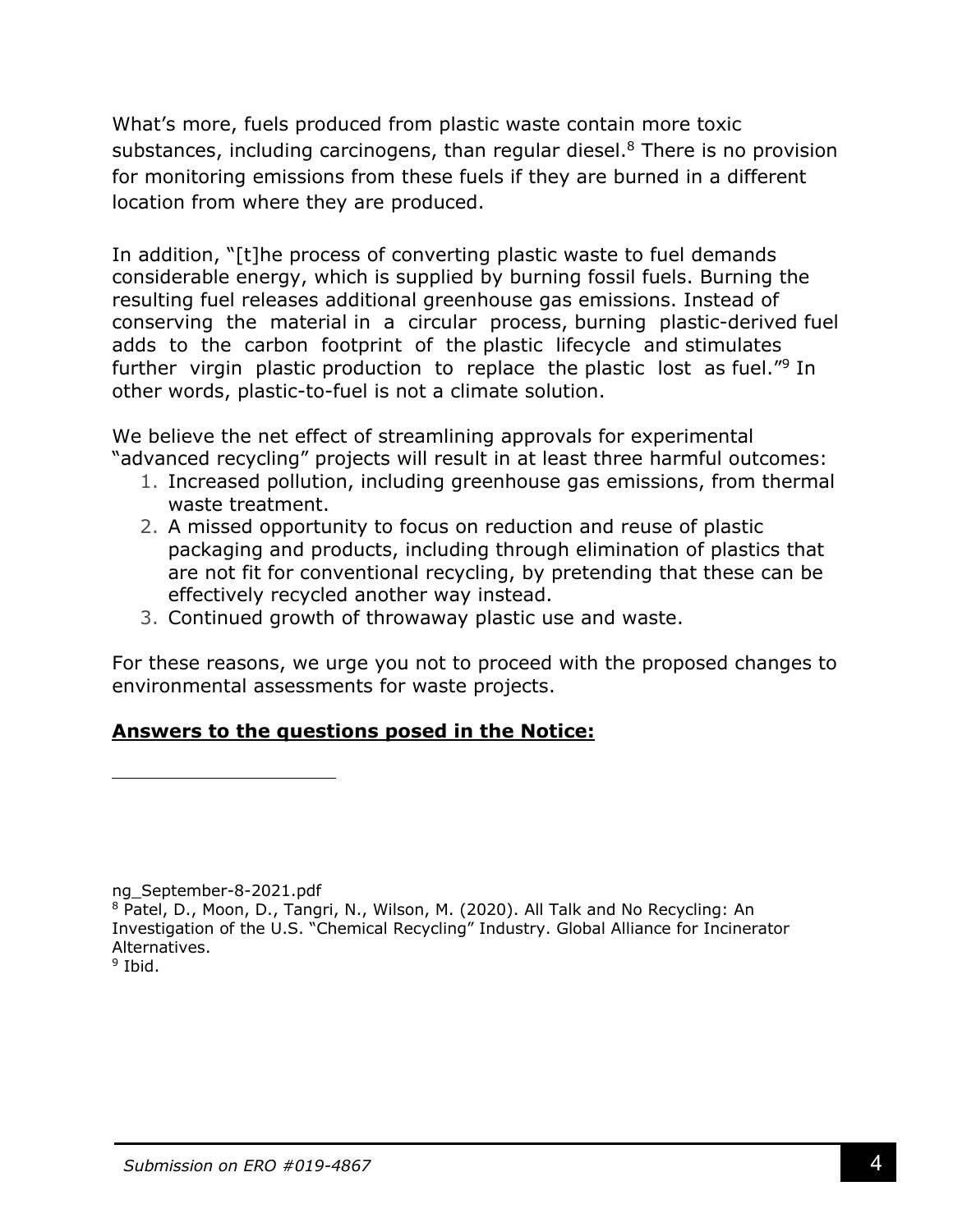#### ● *Is the proposed approach to EA streamlining reasonable?*

No. "Advanced recycling" is an umbrella term for a set of speculative processes about which there is little data available on things like emissions and yields. In our view, these projects are experimental at best, unproven and pose risks to the environment and to the health of workers and nearby residents. For these reasons proposals require significant public and environmental oversight and should not be "streamlined" into existence.

### ● *Is an 80% recovery rate based on the ministry's proposed criteria realistically achievable for companies proposing this technology?*

We have absolutely no way of knowing whether an 80% recovery rate is achievable, and we argue the ministry would also have no way of judging whether a proponent could reach such a recovery rate considering the experimental nature of the broad range of technologies covered by this proposal. ChemTrust and Eunomia have noted that virtually no data is available on yields and emissions from "advanced recycling" projects in operation.10

The rate of recovery will also depend on what is measured as input. We would argue that net recovery is the value to be considered. The input would need to include all of the waste delivered for processing, including any materials removed prior to processing that are sent for disposal in landfill or an incinerator, as well as the energy inputs required to run the process.

In any case, recovery rates will be impossible to assess until a facility is up and running and receiving and processing waste. We don't believe there are any yield measures, verified by a third party, that could be used as a proxy recovery rate in applications. Each situation is very different depending on the exact technology to be used and the exact waste input. That means the recovery rates are also likely to vary according to the composition of waste inputs over time.

We believe the ministry cannot possibly base assessment requirements on a recovery rate claimed by a proponent.

<sup>&</sup>lt;sup>10</sup> Hann S. and Connock, T. Chemical Recycling: State of Play, Chem Trust/Eunomia, December 2020.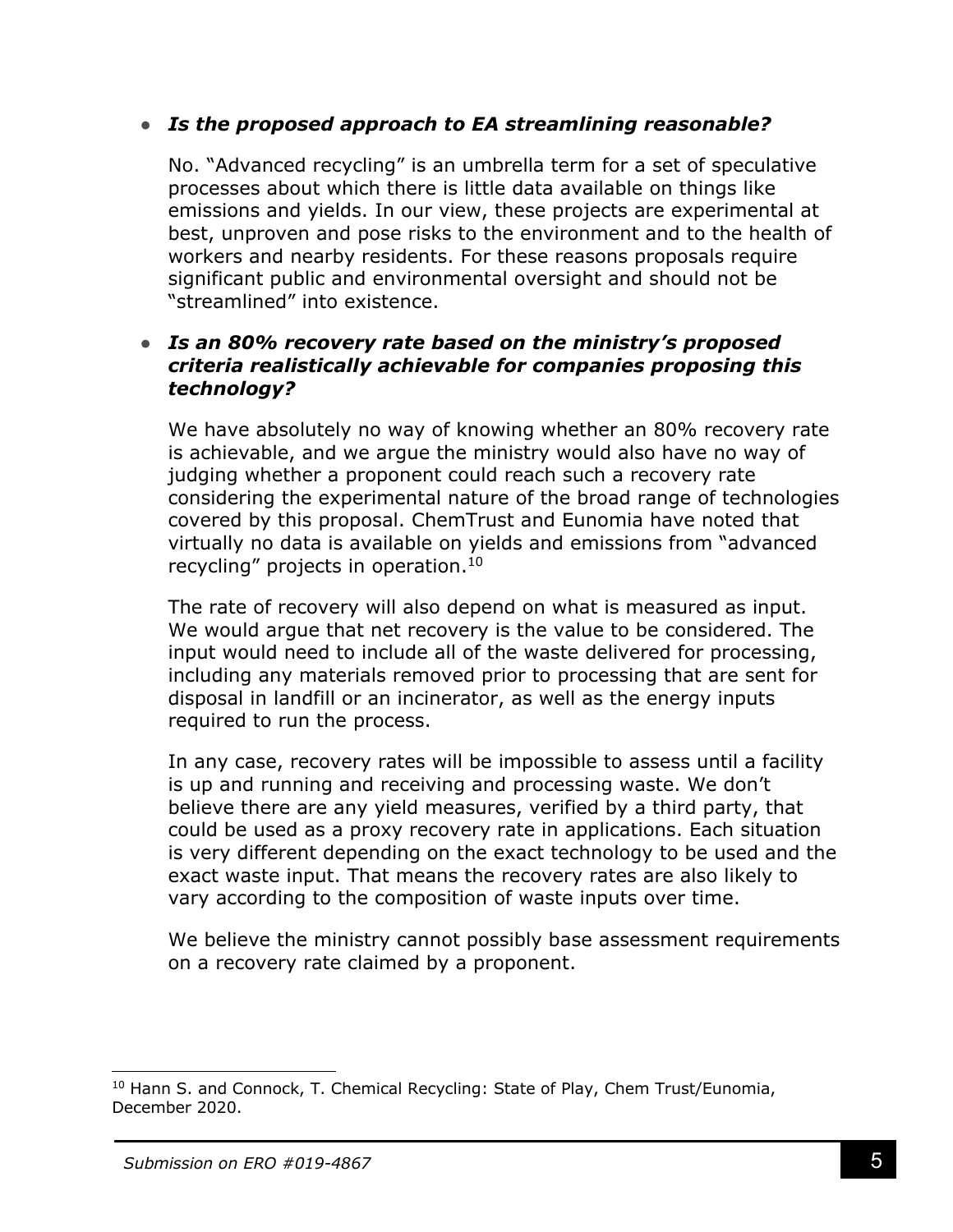#### ● *Do the proposed definitions for advanced recycling site and recovered materials accurately capture advanced recycling technologies?*

"Advanced recycling" is a moving target with no accepted definition across jurisdictions. It is also misleading: The phrase implies that the processes are good for the environment when, as we've described above, that's not the case. A range of technologies are associated with "advanced recycling," including pyrolysis, gasification, solvolysis, thermal and/or chemical depolymerization, plasma arc gasification and, as in the recent proposal in Newfoundland cited above, hydrothermal liquefaction. These processes generally employ some combination of heat, pressure, controlled oxygen and catalysts and/or solvents, to break down plastic waste and produce chemicals, fuels and waste byproducts (including slag, tar and/or ash) fit for disposal. $^{11}$ 

Any project that turns waste into fuel, or lubricants and waxes, is not recycling and should not be included in the definition of "advanced recycling."

We thank you once again for the opportunity to comment on this proposal and ask that you not proceed to streamline the environmental approvals process for experimental and potentially hazardous facilities that are, in any case, not consistent with recycling and the circular economy.

Sincerely,

Karen Wirsig, Plastics Program Manager, Environmental Defence Canada

Emily Alfred, Waste Campaigner, Toronto Environmental Alliance

Sarah King, Head of Oceans & Plastics Campaign, Greenpeace Canada

Linda Heron, Chair, Ontario Rivers Alliance

Lucy Bain, Ontario Chapter Co-ordinator, Sierra Club Canada Foundation

Gloria Marsh, Executive Director, York Region Environmental Alliance

Duncan Bury, Waste Watch Ottawa

<sup>11</sup> GAIA, Technical Briefing, 2020: https://www.no-burn.org/wp-content/uploads/CR-Briefing\_June-2020.pdf